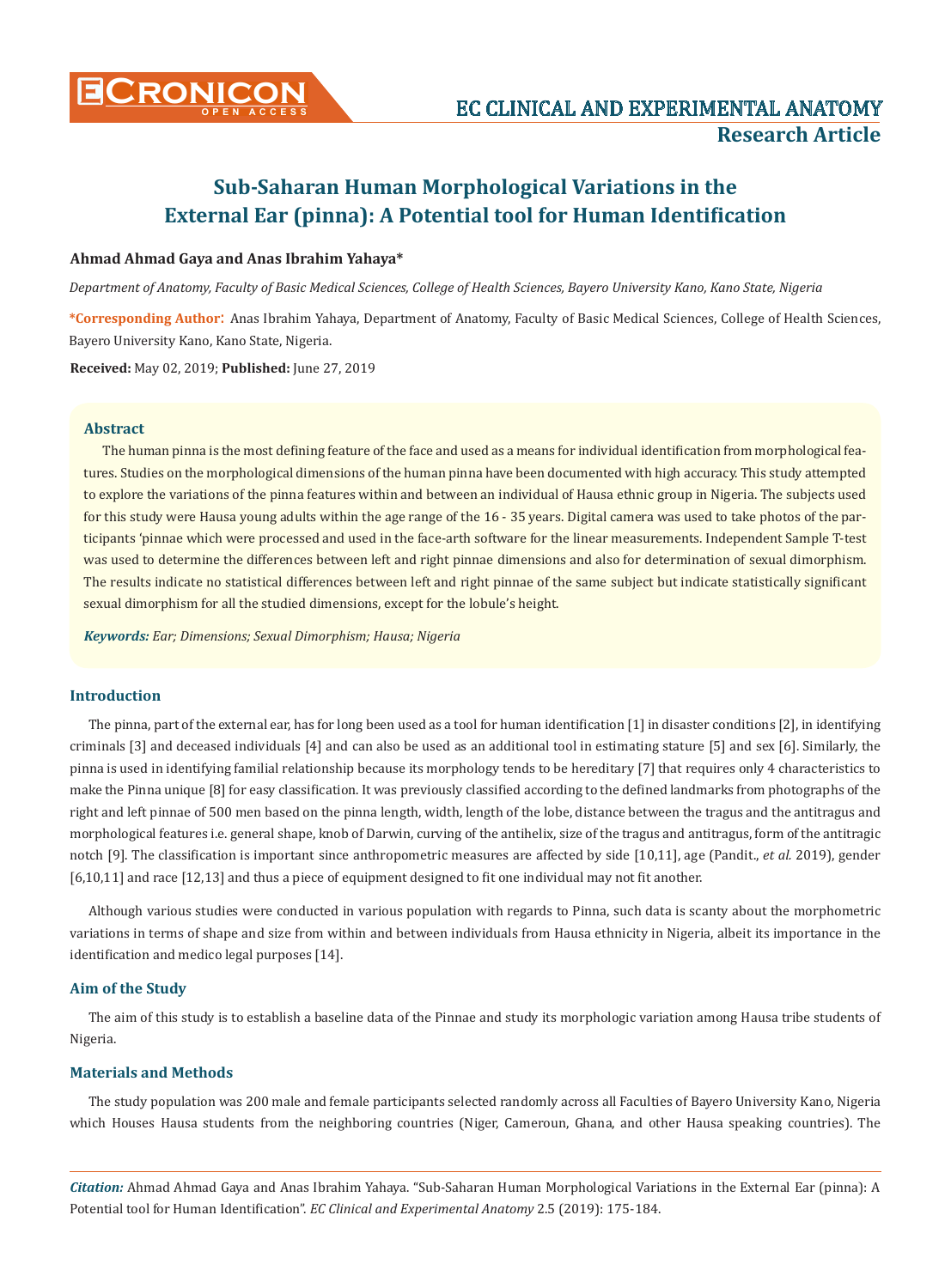176

procedure as well as the intended use of the study was fully explained to each and consent for participation was sought from each. The materials used were Neiko digital Vernier caliper (01407A, UK) (Plate 1A), Tripod stand (Plate 1B), masking tape (Plate 1C) and measuring tape (Plate 1D). Other materials used but not shown include: Olympus digital camera (VG140, D715, China), Chair, Permanent marker, Dell computer with faceArth-software installed, Photo *and* picture resizer version 2 android software.



*Plate 1: A: Neiko digital vernier caliper, B: Tripod stand, C: Masking tape, D: Measuring tape.*

Neiko digital Vanier caliper (measuring accuracy: 0.001 and speed of 60/s) was used to measure the morphometric parameters of the pinna for the purpose of determining the multiplying factor that will be used in the faceArth- software to compare the actual measurement and the face-Arth software measurement (Adamu 2015).

The photograph of both left and right pinnae of each subject was taken using Olympus digital camera with model number VG140, D715. The camera was mounted on the tripod stand in which the tripod stand was adjusted according to the height of the subject. The chair was placed approximately 50 cm in front of the tripod stand with its center directly perpendicular to the centre of the tripod stand (Plate 1B). This distance was determined by setting the camera to a maximum zoom and adjusting the distance so that a large pinna is fitted into the shot.

Before photograph was taken, sex and identification number were recorded and any object that could interfere with the measurements such as ear rings, glasses as well as caps were removed from subjects. Each subject was asked to seat on the chair in a comfortable upright position, looking straight ahead. The identification number of the subject was written on the masking tape using the permanent marker and was attached just in front of each pinna. Each subject was tagged with a combination of number and letters as his/her photograph was taken, beginning from 1 and the letter L or R and M or F proceeded the number on the sticker according to weather it was fixed to the left (L) or to the right (R) of the pinna or is male (M) or a female (F) subject (Kearny 2003) as shown in plate 2. All measurements were taken when the head was in the Frankfurt horizontal position. Height was taken from the most superior point of the pinna to the most inferior point.



*Plate 2: Tagging of subject 100MR (indicating subject number 100, male, right ear).* 

*Citation:* Ahmad Ahmad Gaya and Anas Ibrahim Yahaya. "Sub-Saharan Human Morphological Variations in the External Ear (pinna): A Potential tool for Human Identification". *EC Clinical and Experimental Anatomy* 2.5 (2019): 175-184.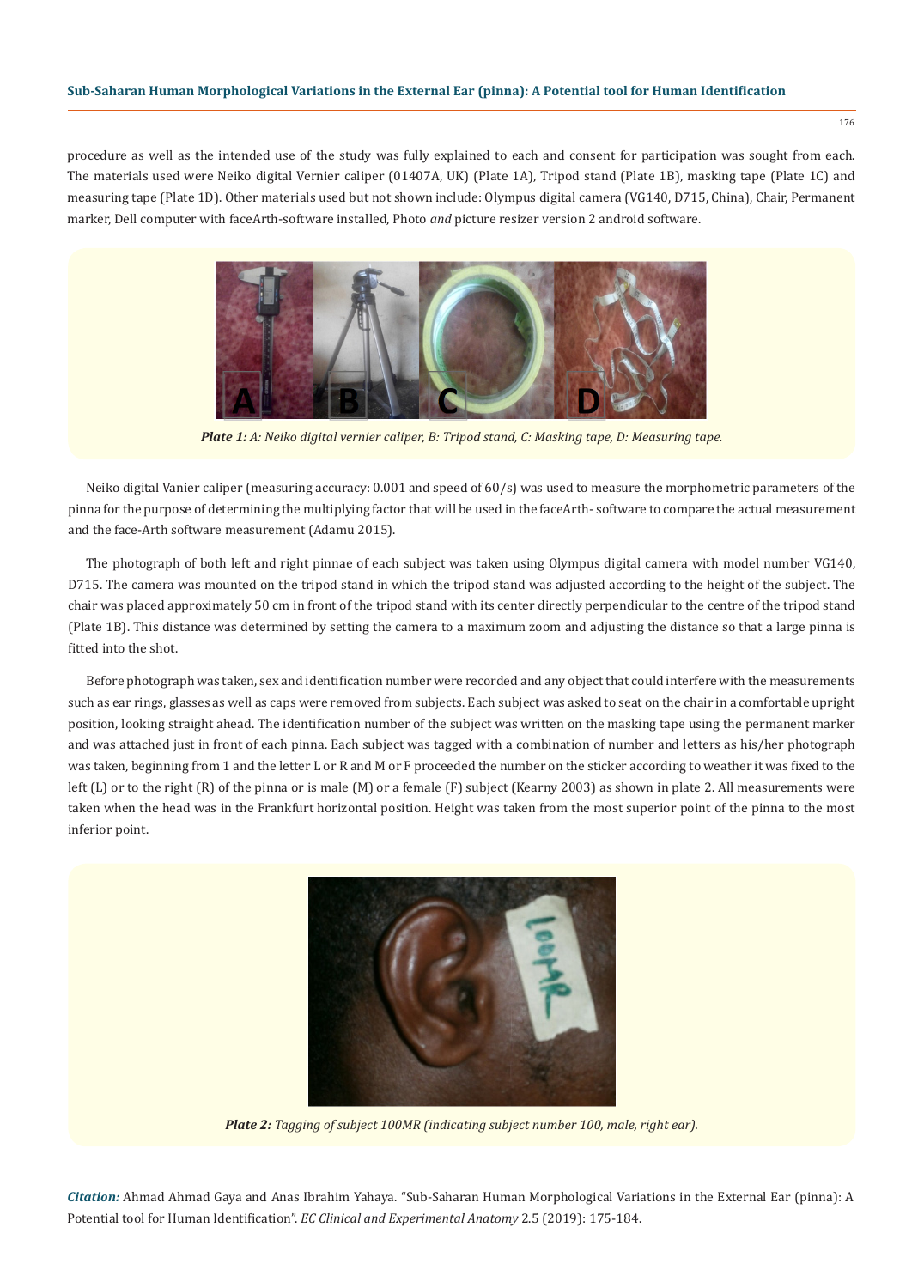#### **Image processing**

After the photos were taken from the camera, the photos were then transferred to the android phone (HTC Desire 616 Dual sim) in which each photo was resized, cropped and scaled for the photos to be on the same scale before the photos were transferred for measurements in the face-arth software in the computer.

#### **Measurements**

Measurements for the purpose of getting the multiplying factor were taken using Vernier caliper according to the standard methods [15]. The measurements from the photos of the subjects were taken using the computer "Facearth" software (Departmental based software) which was calibrated and each of the measurement was from a pair of points adjusted according to the landmarks of the pinna to be measured (Adamu 2015). For example, point ps<sub>1</sub> was selected to indicate the lowest point of the ear, and point ps<sub>2</sub> was selected to mark the uppermost point of the ear, and the distance between these points ( $ps_1$  and  $ps_2$ ) measures the total pinna length, while other points were used for the rest of the measurements. Landmarks and measurements of Schwalbe, 1875 were adopted and four parameters were measured: Total pinna length (the distance between the most superior point of the pinna to the most inferior point of the lobule), pinna width (the distance between the point of the maximum convexity of the helix and the root of the ear), lobule height (the distance between the most inferior point of the pinna attachment head up to the free margins of ear lobe) and lobule width (the distance between outermost maximum transverse width of ear lobule and caudal most attachment of earlobe) as shown in plate 3.



Ear length

Ear width

Lobule height

Lobule width

 *Plate 3: A: Indicates pinna length, B: Indicates pinna width.*

#### **Morphological shapes of the Ear**

There are four basic morphological shapes of the pinna [16] which includes: Rectangular, Triangular, Round and Oval which were all observed in the subjects of the present study as shown in plate 4.

## **Ear lobule attachment**

The ear lobule attachment is either Attached to the cheek or Free [15] as shown in plate 5. Shape of antitragus: the shape of antitragus is either Prominent, Medium or Flat [17] as shown in plate 6. Shape of concha: the shape of concha is either, Narrow, Proportionate or Broad [17].

*Citation:* Ahmad Ahmad Gaya and Anas Ibrahim Yahaya. "Sub-Saharan Human Morphological Variations in the External Ear (pinna): A Potential tool for Human Identification". *EC Clinical and Experimental Anatomy* 2.5 (2019): 175-184.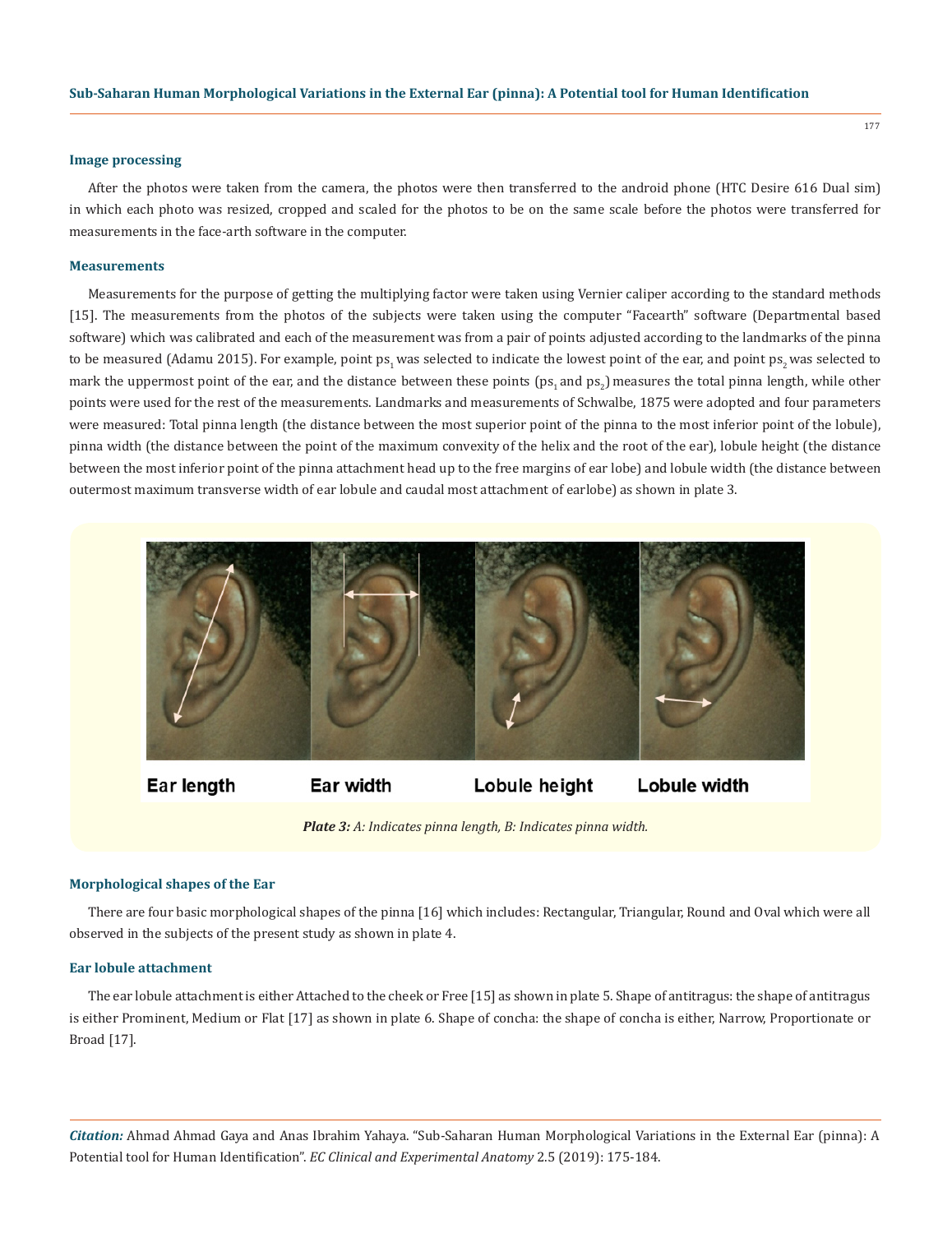

 *Plate 4: Four basic morphological shapes of the ear.*



Free ear lobe **Attached ear lobe** 

*Plate 5: Ear lobe attachment.*



*Citation:* Ahmad Ahmad Gaya and Anas Ibrahim Yahaya. "Sub-Saharan Human Morphological Variations in the External Ear (pinna): A Potential tool for Human Identification". *EC Clinical and Experimental Anatomy* 2.5 (2019): 175-184.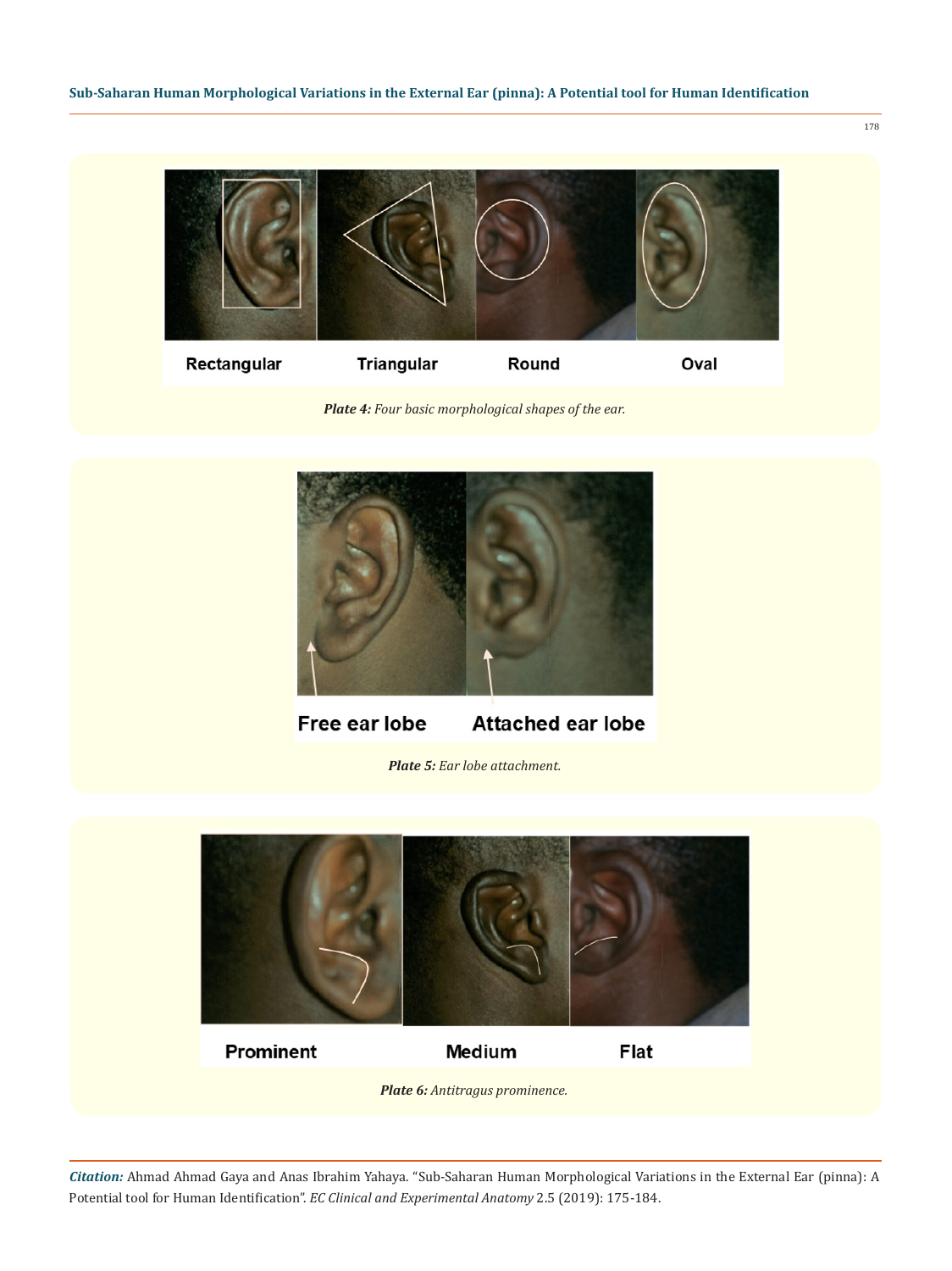#### **Statistical analyses**

The statistical analysis was performed using "SPSS statistic version 20". The ear linear measurements were presented as mean and standard deviation (SD). Right and left side mean pinna linear distances were compared by using "independent sample *t*-test", likewise the test for the linear measurement between males and females. The crosstabulations were made and chi-square tests were performed on cross tabulations to evaluate significant relationship between the discrete parameters of both genders. Values of P < 0.05 were considered as significant.

#### **Results**

The total number of the participants was 200 (153 males, and 47 females) with age ranged from 16-35 years. From the analyses, the mean right pinna length for males was 56. 61 mm (SD = 4.20), for the left was 56.59 mm (SD = 4.23). The mean right pinna length for females was 53.82 mm (SD = 4.66). The mean right pinna width for males was 36.40 mm (SD = 2.55), for left was 36.53 mm (SD = 2.76), for the females' right and left pinna width was 32.06 mm (SD = 3.09) and 31.82 mm (SD = 3.16) respectively. Likewise, the mean lobule height of the males' right and left pinna was 14.08 mm (SD = 1.84) and 13.82 mm (SD = 2.02) respectively, and that of females was 13.67 mm (SD = 1.99) and 13.56 mm (SD = 1.90). Similarly, for the lobule width of males' right and left was 17.13 mm (SD = 2.0) and 17.11 mm (SD = 2.03) respectively, and that of females' right and left was 14.92 mm (SD = 1.74) and 14.72 mm (SD = 1.59) respectively.

To determine sexual dimorphism or right and left side variations, distances were compared using "independent sample t-test". Results indicated statistically significant sexual differences between males and females (P < 0.05) with males having larger values in all dimensions (Table 1 and 2) except in the lobule's height (P > 0.05). However, no significant differences between right and left pinnae in all distances in both males and females (Table 3 and 4) as P was greater than 0.05.

| <b>Variables</b>   | Males ( $n = 153$ ) Mean $\pm SD$ | Females ( $n = 47$ ) Mean $\pm$ SD | t-test | P-value      |
|--------------------|-----------------------------------|------------------------------------|--------|--------------|
| Ear length (mm)    | $56.61 \pm 4.20$                  | $53.82 \pm 4.66$                   | 3.88   | ${}_{0.001}$ |
| Ear width (mm)     | $36.40 \pm 2.55$                  | $32.06 \pm 3.09$                   | 9.68   | ${}< 0.001$  |
| Lobule height (mm) | $14.08 \pm 1.84$                  | $13.67 \pm 1.99$                   | 1.31   | 0.19         |
| Lobule width (mm)  | $17.13 \pm 2.00$                  | $14.92 \pm 1.74$                   | 6.79   | ${}_{0.001}$ |

*Table 1: Comparison of the measurements between males' and females' right pinnae (n = 200).*

| <b>Variables</b>   | Males ( $n = 153$ ) Mean $\pm$ SD | Females ( $n = 47$ ) Mean $\pm$ SD | t-test | <b>P-value</b> |
|--------------------|-----------------------------------|------------------------------------|--------|----------------|
| Ear length (mm)    | $56.59 \pm 4.23$                  | $53.57 \pm 4.78$                   | 4.14   | ${}< 0.001$    |
| Ear width (mm)     | $36.53 \pm 2.76$                  | $31.82 \pm 3.16$                   | 9.86   | ${}_{0.001}$   |
| Lobule height (mm) | $13.82 \pm 2.02$                  | $13.56 \pm 1.90$                   | 0.78   | 0.19           |
| Lobule width (mm)  | $17.11 \pm 2.03$                  | $14.72 \pm 1.59$                   | 7.39   | ${}_{0.001}$   |

*Table 2: Comparison of the measurements between males' and females' left ear (n = 200).*

| Variables (mm)     | Right ( $n = 153$ ) Mean $\pm SD$ | Left ( $n = 153$ ) Mean $\pm$ SD | t-test | $p-value$ |
|--------------------|-----------------------------------|----------------------------------|--------|-----------|
| Ear length (mm)    | $56.61 \pm 4.20$                  | $56.59 \pm 4.23$                 | 0.25   | 0.8       |
| Ear width (mm)     | $36.40 \pm 2.55$                  | $36.53 \pm 2.76$                 | 0.38   | 0.71      |
| Lobule height (mm) | $14.08 \pm 1.84$                  | $13.82 \pm 2.02$                 | 0.28   | 0.78      |
| Lobule width (mm)  | $17.13 \pm 2.00$                  | $17.11 \pm 2.03$                 | 0.60   | 0.55      |

*Table 3: Comparison of the measurements between males' right and left pinnae (n = 153).*

*Citation:* Ahmad Ahmad Gaya and Anas Ibrahim Yahaya. "Sub-Saharan Human Morphological Variations in the External Ear (pinna): A Potential tool for Human Identification". *EC Clinical and Experimental Anatomy* 2.5 (2019): 175-184.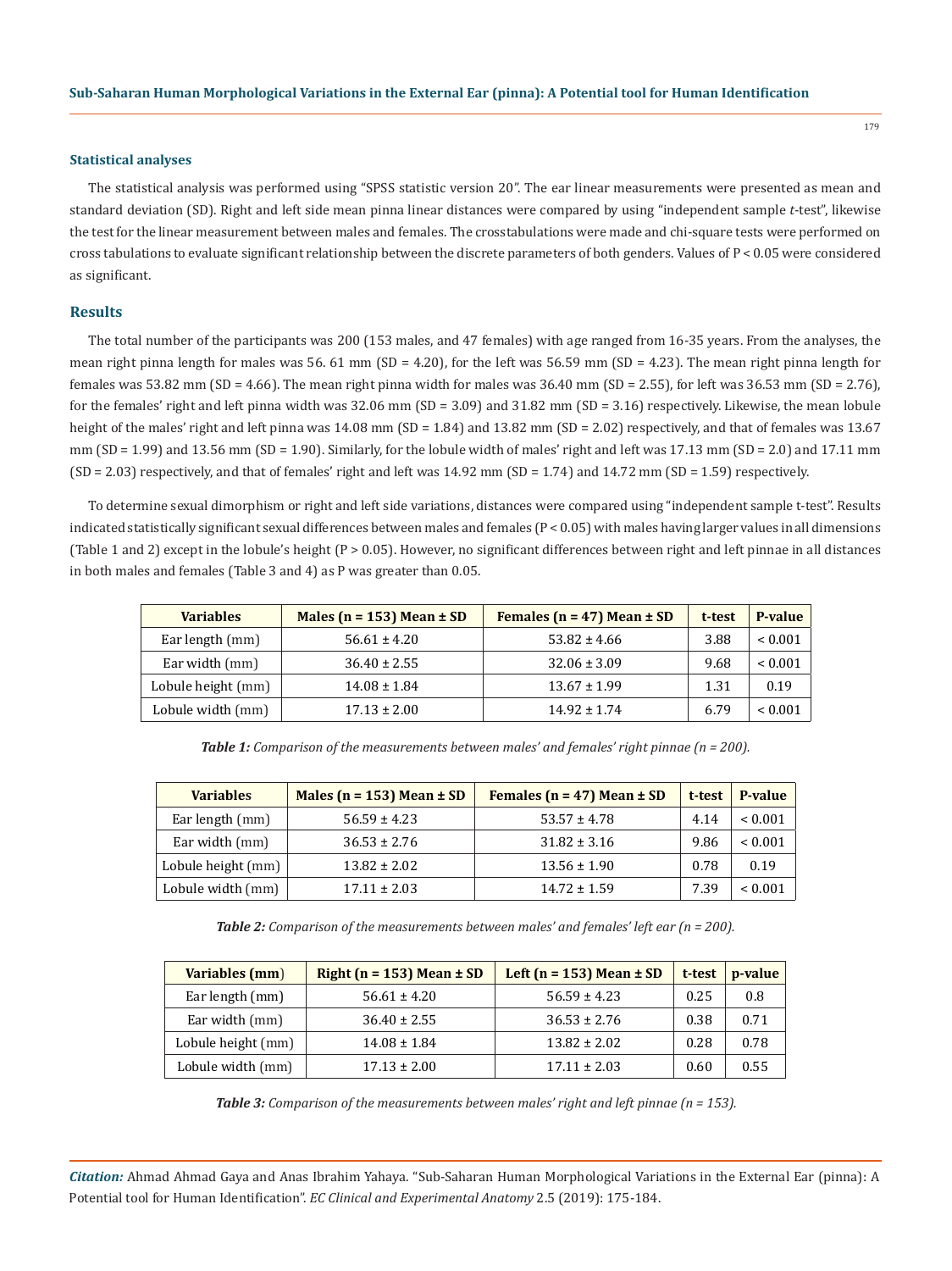| <b>Variables</b>   | Right ( $n = 47$ ) Mean $\pm$ SD | Left ( $n = 47$ ) Mean $\pm$ SD | t-test | P-value |
|--------------------|----------------------------------|---------------------------------|--------|---------|
| Ear length (mm)    | $53.82 \pm 4.66$                 | $53.57 \pm 4.78$                | 0.25   | 0.8     |
| Ear width (mm)     | $32.06 \pm 3.09$                 | $31.82 \pm 3.16$                | 0.38   | 0.71    |
| Lobule height (mm) | $13.67 \pm 1.99$                 | $13.56 \pm 1.90$                | 0.28   | 0.78    |
| Lobule width (mm)  | $14.92 + 1.74$                   | $14.72 \pm 1.59$                | 0.60   | 0.55    |

*Table 4: Comparison of the linear measurements between females' right and left ear (n = 47).*

#### **Morphological shapes of the pinnae**

The results showed that the percentages in males were 30% oval, 28.1% round, 30.7% triangular and 11.1% rectangular, while for the females were 21.3% oval, 31.9% round, 44.7% triangular and 2.1% rectangular (Figure 1). This shows that the triangular shape ear was dominant in both sexes, while the rectangular was the least, with symmetry of both left and right pinnae within individuals. Comparative analysis using chi-square test, showed no significant association in terms of morphological shapes of pinnae between males and females  $(P = 0.91)$ .

#### **Type of ear lobule attachments**

The total percentages of the free and attached ear lobes (irrespective of sex) were noted in males as 82.4% attached and 17.6% free and 55.3% attached and 44.7% free in females. This shows that the attached ear lobes are more dominant in both sexes but with higher percentage in males than in females (Figure 1) without any statistically significant difference between sides or sexes using Chi-Square test.

# **The shape of antitragus**

The percentages of prominent, medium and flat antitragus were noted as 5.9% prominent, 26.1% medium and 68% flat among males, while 10.6% prominent, 31.9% medium and 57.4% flat shapes in females (Figure 1). This shows that the flat shape antitragus is more dominant in both sexes, followed by medium, and then prominent. Analysis of chi-square test showed no association with regards to the shapes of the antitragus between males and females ( $P = 0.33$ ).

#### **Shape of concha**

The percentages of narrow, proportionate and broad concha shapes were noted as 13% narrow, 51% proportionate and 36% broad in males, while 21.2% narrow, 59.6% proportionate and 19.2% broad in females. This shows that the proportionate shape concha is more dominant in both sexes (Figure 1). No side differences in both sexes and no sexual dimorphism was noted from the Chi-square test (P = 0.71).



*Figure 1: Morphological ear shapes, earlobe attachment, antitragus prominence and concha shape.*

*Citation:* Ahmad Ahmad Gaya and Anas Ibrahim Yahaya. "Sub-Saharan Human Morphological Variations in the External Ear (pinna): A Potential tool for Human Identification". *EC Clinical and Experimental Anatomy* 2.5 (2019): 175-184.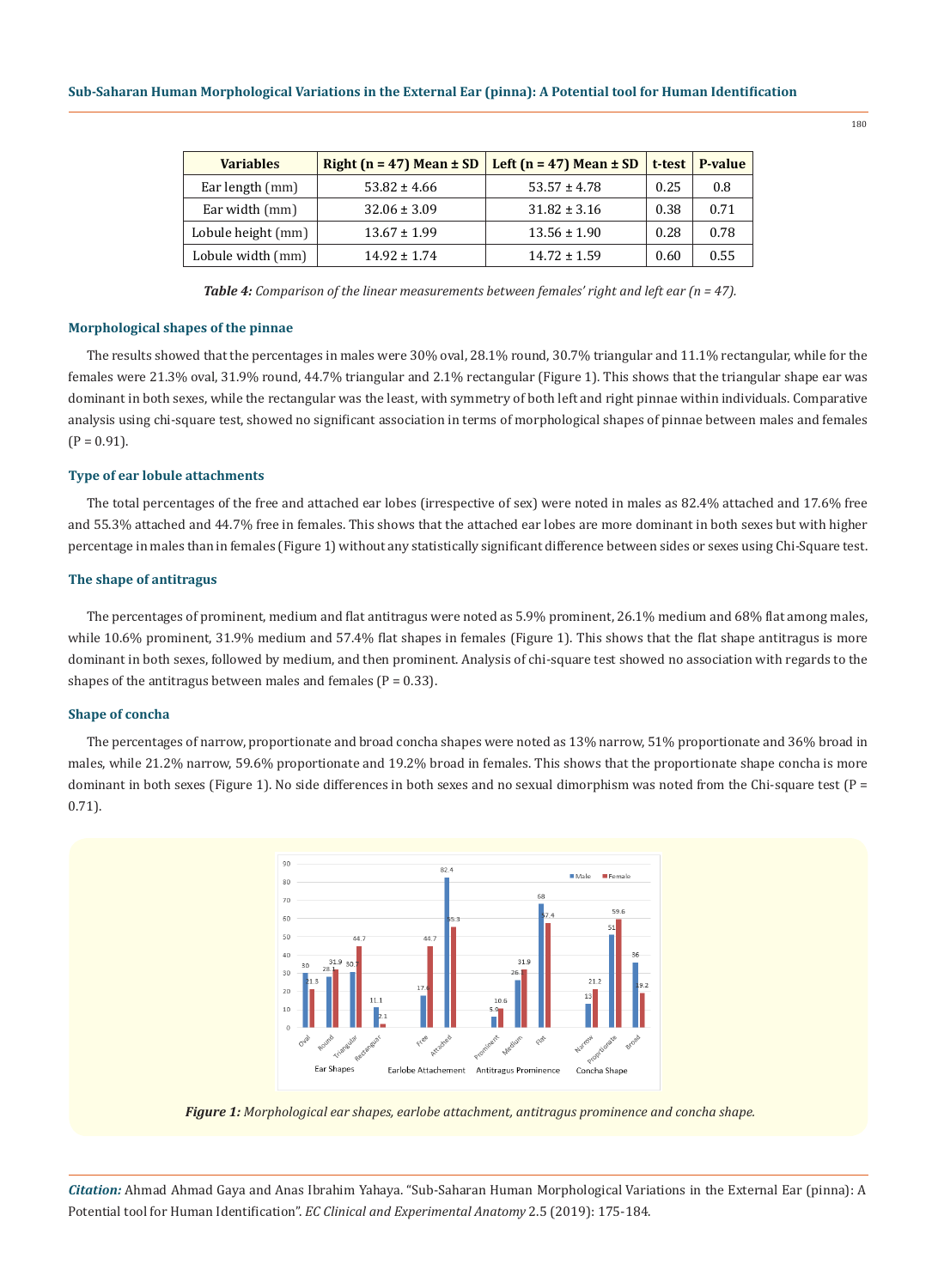#### **Discussion**

In the present study, the measurements and morphological shapes were compared with those of the other races in the world. The ear morphometry of the subjects in the present study indicated some similarity with that of Indians, Caucasians and Afro-Caribbean adults [18] except for the pinna length which was slightly higher in their study. However, Skaria., *et al.* noted that Indians had the longest pinna, followed by the Caucasians and finally Afro-Caribeans [18].

Similarly, sexual dimorphism exists in most of the pinna dimensions, as seen in Nigerians [6,19], Indians [20,21] and in Chinees [22]. It has been opined that beyond 20 years of age, the size increase is basically attributable to secondary elongation of the earlobes due to gravitational forces (Manning., *et al.* 2002). Tan., *et al.* observed that auricular measurements increased significantly with age in both sexes and these changes were associated with changes in the elastic fibers which are noted faster in males than females (Tan., *et al.* 1994) and the ear height is significantly affected by aging [21].

The results of several studies have shown that the mean length of the male external ear is higher than that of the mean length of the female ear in different age groups and population [21,23,24]. In the present study, the mean difference of the ear length of both sides were significantly greater in males than that of the females. Kalcioglu., *et al.* revealed a statistically insignificant difference in the mean ear width between females and males [25]. *Farkas* have stated that male ears are wider than the females but are not significantly different. Ferrario worked out in Italy subjects in between adolescence to mid adulthood and found that males had wider ear than that of the females and also found that male mean length of ear is significantly higher than that of the females [24]. Healthcote., *et al.* [26] reported that men had larger ear in all the parameters than women, and also mentioned that ears increase in length and in width with increase in age. He concluded that inclusive size of the external ear varies according to the ethnic groups.

According to the research conducted in Maiduguri, Nigeria, the average lobular width and the average total ear height between the males and females were almost identical and, in all parameters, taken, the males had longer maximum distances when compared to those from females [19]. This is similar to what was obtained in the present study, but totally different to findings of Shireen., *et al* [27].

This similarity between the findings of this current study and those of Maiduguri study is very likely to be due to the similarity in both environment and genetic makeup (due to inter-marriage), which may also be the reasons for the differences between the findings of the present study and those from the study of Shireen., *et al* [27].

To buttress this statement, Purkait and Singh's study [28], reported different finding in Indian auricular length to be lower than that of any ethnic groups, whereas, Alexander., *et al.* [18] study, showed the higher value. It means therefore, ethnicity is an important factor in determining ear length apart from other factors. Thus, the auricular length, width and other ear parameters can be useful in diagnosing various ailments including microtia or craniofacial syndromes that can be observed with disproportionately wide or narrow ears. Wide ears are observed in Apert and Crouzon syndromes, and narrow ears are seen in patients with a cleft lip and palate [28]. The present study was from an adult population and show generally good symmetry between left and right ears which concurs with previous study [29].

With regard to the ear lobule attachment, it was clearly reported to be an interesting marker in population genetics [30] and in the present study, both populations showed greater percentage of attached ear lobe (76%), similar to what Sharma., *et al.* found on northwest Indian population [31]. However, the findings of the current study were contrary to the findings of Lai., *et al.* and Verma., *et al.'s* studies among the Japanese and rickshaw drivers of central India respectively [32,33]. This might possibly be due to the difference in ethnicity and genetic backgrounds of the study populations. Long ago, Gate observed that the attached ear lobule is possibly an African character with recessive inheritance pattern [34].

While comparing images of ear for identification in forensic cases, before forensic analyses, one can visually compare the ear shape characteristics to locate any variation. For example, if the shape of an ear is oval in the known subject and round in the subject in question, then there is absolutely no reason to proceed for any further investigation on the 'questioned' subject. Moreover, several ear characteristics are related to different features of the ear, hence even if partial image is available in a 'questioned' ear, the feature characteristics seen in

*Citation:* Ahmad Ahmad Gaya and Anas Ibrahim Yahaya. "Sub-Saharan Human Morphological Variations in the External Ear (pinna): A Potential tool for Human Identification". *EC Clinical and Experimental Anatomy* 2.5 (2019): 175-184.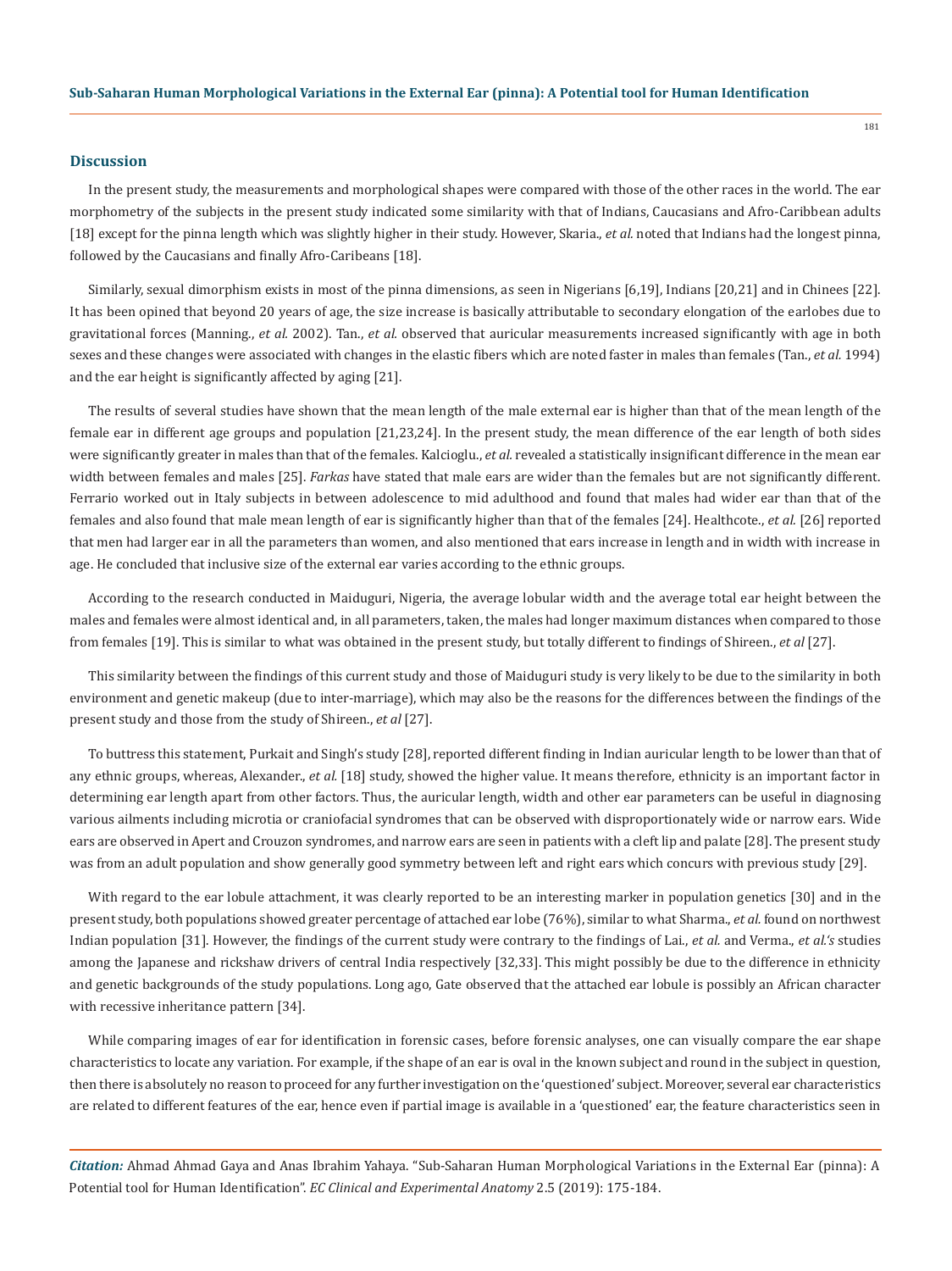the 'questioned' image can be compared to the known ear sample [33]. These applications are not restricted to a particular population but it can be applied to any ethnic group. In the present study, majority of the study population have triangular shaped ear, which is contrary to the ears of north Indian population where they have oval shaped ears [3] and thus Hausa population can be identified from north Indian population just from the shape of their ears. This is in keeping with the results of Purkait., *et al.*'s study on a large sample (2661 subjects) in Central India, where the authors indicated that the shape of ears, lobule, tragus, upper helix and anti-helical border around the concha are all different even bilaterally in the same individual [17,35]*.* 

#### **Conclusion**

It is clear that an ear aid for left will do for the right ear of the same subject but may not fit another individual. Similarly, an ear aid made for a man may not fit a female of the same age range and race because of sexual dimorphism. Identification of an individual's ear is easy since shapes vary between individual of the same tribe.

# **Acknowledgments**

We would like to acknowledge the contributions of all the students for agreeing to participate in this study. Similarly, we acknowledge all our laboratory staff that volunteered to assist in taking the data (pictures) of the participants. Dr L. H. Adamu is also acknowledged for providing the software for the linear measurement.

#### **Bibliography**

- 1. Kritscher H., *et al*. "Identifying a bank robber". *Acta Medicinae Legalis* 19 (1994): 337-344.
- 2. Saul FP and Saul JM. "Planes, trains and fireworks". In Hard evidence: Case Studies in Forensic Anthropology (Ed. Steadman, D. W.). Engle wood Cliffs, NJ: Prentice Hall (2003): 266-277.
- 3. Pradhuman V., *et al*[. "Morphological Variations and Biometrics of Ear: An Aid to Personal Identification".](https://www.ncbi.nlm.nih.gov/pubmed/27437349) *Journal of Clinical Diagnostic Research* [10.5 \(2016\): ZC138-ZC142.](https://www.ncbi.nlm.nih.gov/pubmed/27437349)
- 4. [Abbas A and Rutty GN. "Ear piercing affects ear prints: The role of ear piercing in human identification".](https://www.ncbi.nlm.nih.gov/pubmed/15813550) *Journal of Forensic Science*  [50.2 \(2005\): 386-392.](https://www.ncbi.nlm.nih.gov/pubmed/15813550)
- 5. [Laxman Konduru. "A Study of Determination of Stature in Hyderabad Population from External Ear Morphometry".](http://www.indianjournals.com/ijor.aspx?target=ijor:mlu&volume=19&issue=1&article=034) *Medico-legal Update* [19.1 \(2019\): 164-168.](http://www.indianjournals.com/ijor.aspx?target=ijor:mlu&volume=19&issue=1&article=034)
- 6. Alabi AS., *et al*[. "Anthropometric analysis of auricular indices for sex and stature determination among Okun and Igala ethnic groups](https://zenodo.org/record/2561990)  of Kogi State, Nigeria". *[Journal of Environmental Toxicology and Public Health](https://zenodo.org/record/2561990)* 4 (2019): 6-14.
- 7. Imhofer R. "Die Bedeutung der OhrmuschelFiirFeststellung der Identitat". *Archivfiir die Kriminologie* 26 (1906): 150-163.
- 8. Meijerman L., *et al*[. "Inter- and intra-individual variation in applied force when listening at a surface and resulting variation in ear](https://www.ncbi.nlm.nih.gov/pubmed/16683469)prints". *[Medical Science Law](https://www.ncbi.nlm.nih.gov/pubmed/16683469)* 46.2 (2006): 141-151.
- 9. Van der Lugt C. "Report about the research on ears and earprints, Second International Ear Course. Zutphen (Netherlands)/Durham (UK): Dutch Police College/National Training Centre NTCSSCI, (1999) Research, Proceedings of the First International Conference on Forensic Human Identification in the Next Millennium (1999).

*Citation:* Ahmad Ahmad Gaya and Anas Ibrahim Yahaya. "Sub-Saharan Human Morphological Variations in the External Ear (pinna): A Potential tool for Human Identification". *EC Clinical and Experimental Anatomy* 2.5 (2019): 175-184.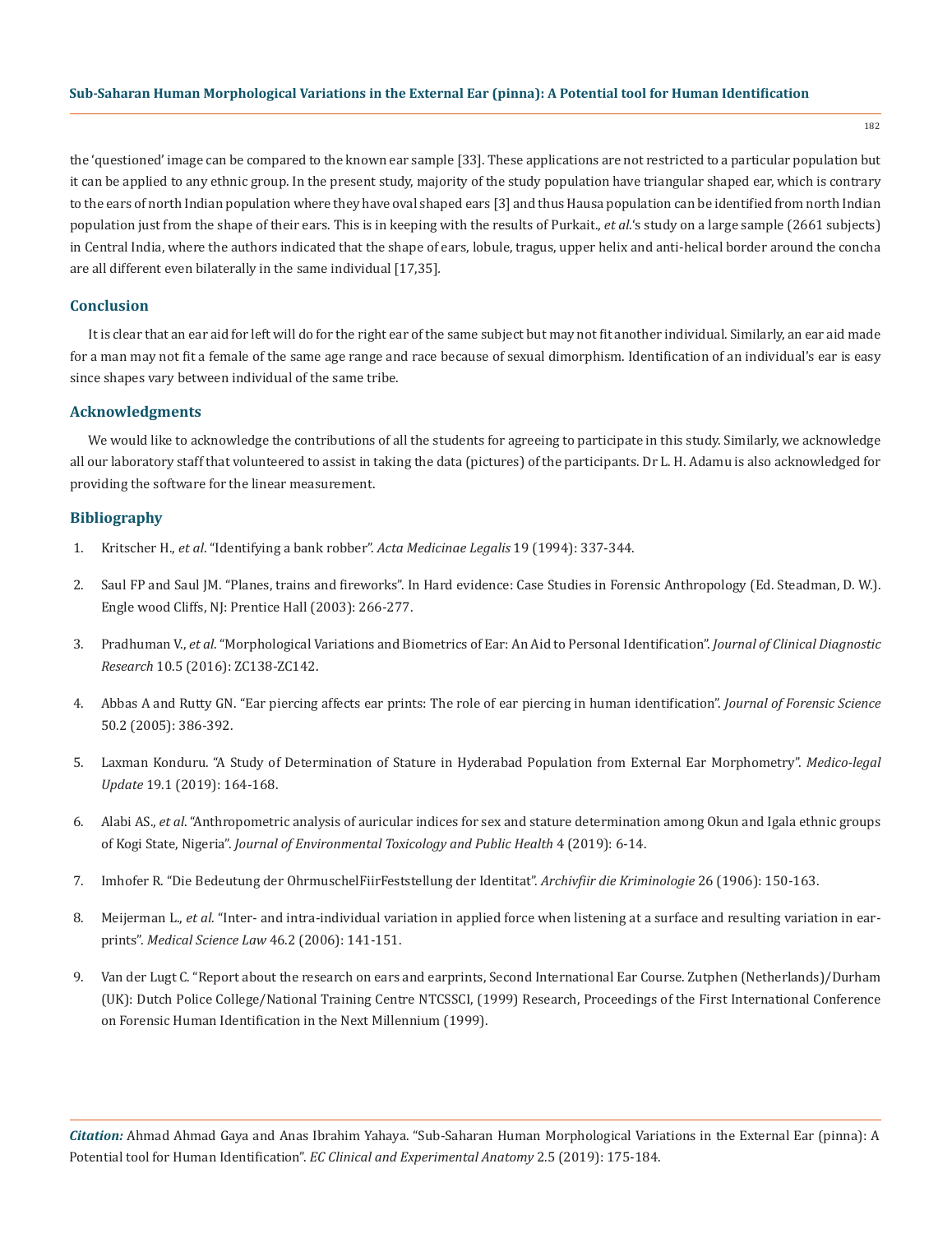#### **Sub-Saharan Human Morphological Variations in the External Ear (pinna): A Potential tool for Human Identification**

- 10. [Arora L and Singh V. "Morphometric study of human auricle in the age group of 18-24 years in North West part of India".](http://www.gjmedph.com/uploads/O3-Vo5No6.pdf) *Global Jour[nal of Medicine and Public Health](http://www.gjmedph.com/uploads/O3-Vo5No6.pdf)* 5.6 (2016).
- 11. [Sangeetha S and Venkata Krishna. "Morphometric Measurements of Human External Ear in student Population".](http://jmscr.igmpublication.org/home/index.php/current-issue/5210-morphometric-measurements-of-human-external-ear-in-student-population) *Journal of Medical [Science and Clinical Research](http://jmscr.igmpublication.org/home/index.php/current-issue/5210-morphometric-measurements-of-human-external-ear-in-student-population)* 6.6 (2018).
- 12. [Jung SH. "Surveying the dimensions and characteristics of Korean ears for the ergonomic design of ear related products".](https://www.sciencedirect.com/science/article/abs/pii/S0169814102002378) *Journal of Indian Ergonomic* [31.6 \(2003\): 361-373.](https://www.sciencedirect.com/science/article/abs/pii/S0169814102002378)
- 13. Musa Acar., *et al*[. "Comparison of some Morphometric Parameters of the Ear on Turkish and African Students".](http://www.alliedacademies.org/articles/comparison-of-some-morphometric-parameters-of-the-ear-on-turkish-and-african-students.html) *Asian Journal of Bio[medical and Pharmaceutical Sciences](http://www.alliedacademies.org/articles/comparison-of-some-morphometric-parameters-of-the-ear-on-turkish-and-african-students.html)* 7.60 (2017).
- 14. [Farkas LG. "Anthropometry of the normal and defective ear".](https://www.ncbi.nlm.nih.gov/pubmed/2189638) *Clinical Plastic Surgery* 17.2 (1990): 213-221.
- 15. Schwalbe G. "Zur Methodic statischer Untersuchungen uber dieOhrformen von Geisteskranken und Verbrechem". *Archiv für Psychiatrie und Nervenkrankheiten* 27 (1875): 633-644.
- 16. Dhanda V., *et al*[. "Studies on the development of latent ear prints and their significance in personal identification".](http://www.forensicscience.pl/pfs/88_Garg.pdf) *Problems of Forensic Science* [138 \(2011\): 285-295.](http://www.forensicscience.pl/pfs/88_Garg.pdf)
- 17. [Purkait R. "Ear biometrics: an aid to personal identification".](https://pdfs.semanticscholar.org/a9dc/d74b156243340c352be004b0adfbebdc112a.pdf?_ga=2.21064955.1943733721.1561091987-1355515481.1561091987) *Anthropologist* 3 (2007): 215-218.
- 18. Alexander KS., *et al*. "Anthropometric study of the human ear". *[Journal of Plastic Reconstruction Aesthetic Surgery](https://www.ncbi.nlm.nih.gov/pubmed/20447883)* 64.1 (2011): 41-47.
- 19. Ekanem AU., *et al*[. "Anthropometric study of the pinna \(auricle\) among adult Nigerians resident in Maiduguri metropolis".](https://scialert.net/fulltextmobile/?doi=jms.2010.176.180) *Journal of Medical Sciences* [10.6 \(2010\): 176-180.](https://scialert.net/fulltextmobile/?doi=jms.2010.176.180)
- 20. Deopa D., *et al*[. "Anthropometric measurements of external ear of medical students in Uttarakhand Region".](https://www.sciencedirect.com/science/article/pii/S0003277813800184) *Journal of the Anatomical Society of India* [62.1 \(2013\): 79-83.](https://www.sciencedirect.com/science/article/pii/S0003277813800184)
- 21. Ruku Pandit., *et al*[. "Morphometric study of external ear of medical students in college of medical sciences and teaching hospital,](https://pdfs.semanticscholar.org/db67/c44328eb6a720ce2a52ab2b564ef28c4bcb4.pdf)  Bharatpur, Chitwan, Nepal". *[International Journal of Anatomy and Research](https://pdfs.semanticscholar.org/db67/c44328eb6a720ce2a52ab2b564ef28c4bcb4.pdf)* 5.3.2 (2017): 4269-4274.
- 22. Wang B., *et al*[. "Computed tomography of the auricle in Han population of north China".](https://www.ncbi.nlm.nih.gov/pubmed/20451482) *Journal of Plastic Reconstruction Aesthetic Surgery* [64.1 \(2011\): 34-40.](https://www.ncbi.nlm.nih.gov/pubmed/20451482)
- 23. Farkas LG., *et al*[. "Anthropometric growth study of the ear".](https://www.ncbi.nlm.nih.gov/pubmed/1643061) *Cleft Palate-Craniofacial Journal* 29.4 (1992): 324-329.
- 24. Ferrario VF., *et al*[. "Morphometry of the normal human ear: a cross-sectional study from adolescence to mid-adulthood".](https://www.ncbi.nlm.nih.gov/pubmed/10731092) *Journal of [Craniofacial Genetic Developmental Biology](https://www.ncbi.nlm.nih.gov/pubmed/10731092)* 19.4 (1999): 226-233.
- 25. Kalcioglu MT., *et al*. "Anthropometric growth study of normal human auricle". *[International Journal of Pediatric and Otorhinolaryngol](https://www.ncbi.nlm.nih.gov/pubmed/14597366)ogy* [67.11 \(2003\): 1169-1177.](https://www.ncbi.nlm.nih.gov/pubmed/14597366)
- 26. [Healthcote JA. "Why do old men have big ears?"](https://www.ncbi.nlm.nih.gov/pmc/articles/PMC2539087/) *British Medical Journal* 311.7021 (1995): 1668.

*Citation:* Ahmad Ahmad Gaya and Anas Ibrahim Yahaya. "Sub-Saharan Human Morphological Variations in the External Ear (pinna): A Potential tool for Human Identification". *EC Clinical and Experimental Anatomy* 2.5 (2019): 175-184.